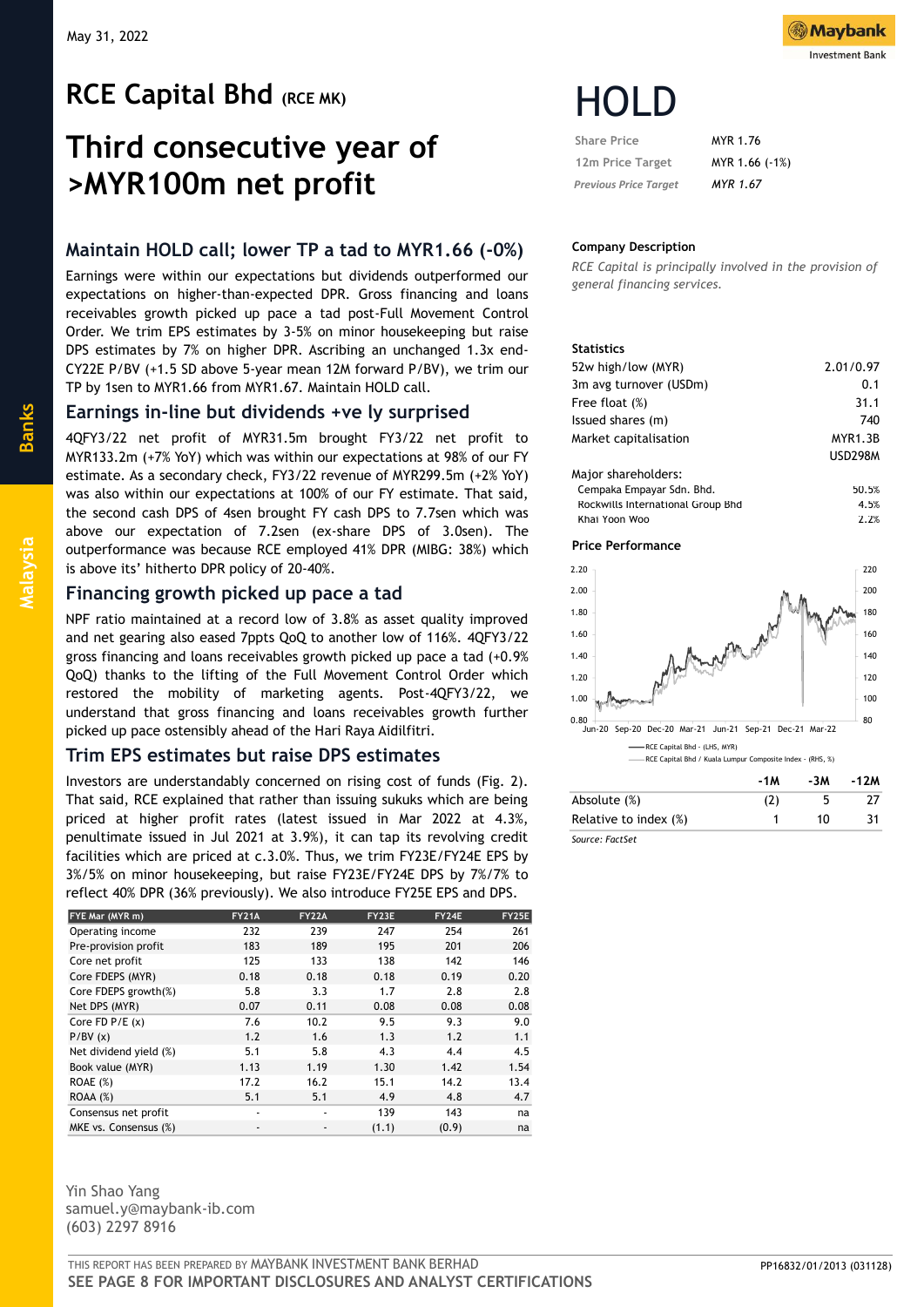# **Value Proposition**

- RCE Capital provides personal financing, the ultimate customers being civil servants.
- With a gross financing balance of just MYR1.8b, we estimate that its market share is only 2%.
- Non-performing financing kept in check thanks to nondiscretionary direct salary deductions.
- Competitive advantage lies in fast financing processing turnaround time of 48 hours.
- ROE generation surpasses that of the average for the overall banking industry.

## **ROE and ROA**



# **Financial Metrics**

- Introduced a better credit scoring model in 2013. Forecast gross financing growth of 3% p.a. over the next three years.
- Average financing yields may be peaking at 14-15% but average cost of funds is falling.
- Asset quality better than before. New financing are smaller in size (<MYR20k) and their NPF ratios are low (<2%).
- Forecast stable three-year forward core net profit CAGR of 3% p.a.
- There is room for dividends to surprise to the upside as its DPR policy is only 20-40%.



### **Core net profit (MYRm)**

# **Price Drivers**



*Source: Company, Maybank IBG Research*

- 1. FY17 net profit surged 98% YoY as FY17 revenue grew 38% YoY.
- 2. Concerns arise that the government may reduce the size of the civil service.
- 3. Movement Control Order lengthened time to process new customers, resulting in less financing disbursed.
- 4. 2QFY3/21 net profit grew 21% YoY to a record high of MYR33.0m.
- 5. Announced share DPS of 1 treasury share: 20 shares held and bonus issue of 19 bonus shares: 21 shares held.

# **Swing Factors**

# **Upside**

- Easing competition competitors have been reducing their exposure to personal financing.
- Lower cost of funds we estimate that every 25bps reduction in cost of funds will accrete 3% to earnings.
- Access to CCRIS if RCE Capital gains access to CCRIS, it can better assess customers' total indebtedness.

# **Downside**

- High household debt Household debt to GDP is elevated at >80% and may crimp customers' repayment ability.
- Need to leverage RCE Capital cannot take deposits and thus, has to assume debt to finance its financing.
- Asset-liability duration mismatch customers' repayment may not match RCE Capital's debt repayment.

[samuel.y@maybank](mailto:samuel.y@maybank-ib.com)-ib.co[m](mailto:samuel.y@maybank-ib.com)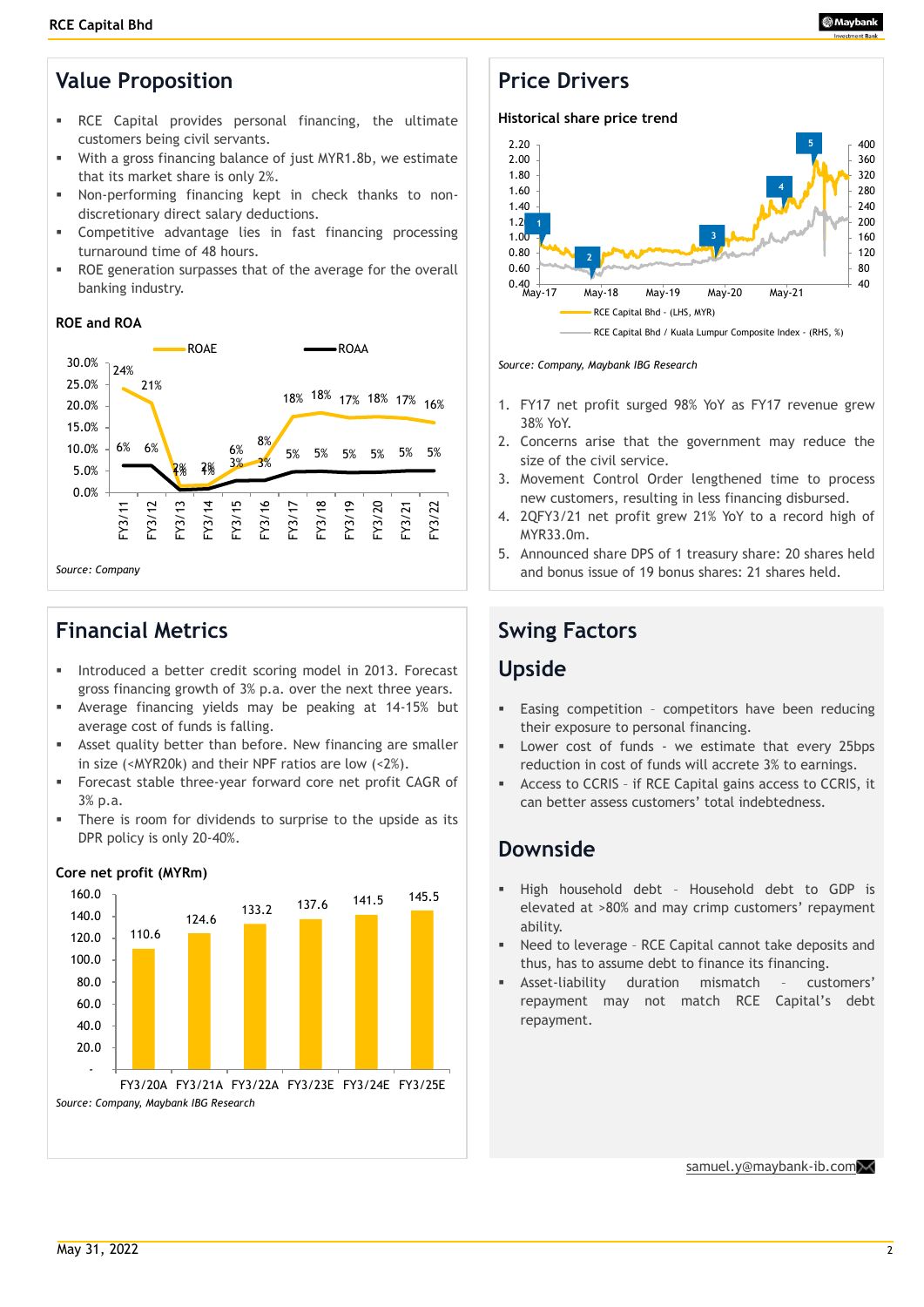### **Figure 1: Summary Results Table**

| FY Mar (MYRm)                                              |          | 4QFY3/22 4QFY3/21 |        | % YoY 3QFY3/22   | % QoQ   | FY3/22   | FY3/21   | % YoY   |
|------------------------------------------------------------|----------|-------------------|--------|------------------|---------|----------|----------|---------|
| Interest/profit income                                     | 70.4     | 69.8              | 0.8    | 69.0             | 2.0     | 274.6    | 273.0    | 0.6     |
| Other revenue                                              | 4.3      | 5.2               | (16.2) | 7.9              | (45.1)  | 24.8     | 20.4     | 21.5    |
| Revenue                                                    | 74.7     | 75.0              | (0.3)  | 76.9             | (2.9)   | 299.5    | 293.5    | 2.0     |
| Other income                                               | 5.7      | 4.3               | 34.5   | 5.5              | 4.1     | 20.4     | 19.0     | 7.2     |
| Interest/profit expense applicable to revenue              | $-20.1$  | $-19.9$           | 0.6    | $-19.9$          | 0.5     | $-80.2$  | $-80.4$  | (0.2)   |
| Directors' remuneration and staff costs                    | $-5.2$   | $-6.9$            | (25.1) | $-9.9$           | (47.5)  | $-26.6$  | $-26.3$  | 1.4     |
| Allowances for impairment loss on receivables, net         | $-5.9$   | $-0.6$            | N/M    | $-1.9$           | 214.5   | $-11.5$  | $-15.6$  | (26.0)  |
| Depreciation of plant and equipment and right-of-use asset | $-1.0$   | $-0.8$            | 19.6   | $-0.9$           | 3.6     | $-3.6$   | $-3.2$   | 13.2    |
| Other expenses                                             | $-6.9$   | $-5.1$            | 36.4   | $-3.4$           | 102.6   | $-20.4$  | $-19.6$  | 4.1     |
| Finance costs                                              | $-0.1$   | $-0.1$            | (16.7) | $-0.1$           | (9.1)   | $-0.3$   | $-0.3$   | (9.6)   |
| Profit before tax                                          | 41.4     | 45.8              | (9.5)  | 46.4             | (10.6)  | 177.2    | 167.2    | 6.0     |
| Taxation                                                   | $-9.9$   | $-11.7$           | (15.8) | $-11.7$          | (15.1)  | $-44.1$  | $-42.6$  | 3.5     |
| Net profit                                                 | 31.5     | 34.1              | (7.4)  | 34.7             | (9.1)   | 133.2    | 124.6    | 6.8     |
| Financing & loans receivables, gross                       | 1,879.2  | 1,845.3           | 1.8    | 1,862.1          | 0.9     | 1,879.2  | 1,845.3  | 1.8     |
| (Allowance for impairment)                                 | $-115.1$ | $-124.1$          | (7.3)  | $-115.2$         | (0.1)   | $-115.1$ | $-124.1$ | (7.3)   |
| Financing & loans receivables, net                         | 1,764.1  | 1,721.2           | 2.5    | 1,747.0          | 1.0     | 1,764.1  | 1,721.2  | 2.5     |
|                                                            |          | 4QFY3/22 4QFY3/21 |        | +/- ppt 3QFY3/22 | +/- ppt | FY3/22   | FY3/21   | +/- ppt |
| Tax rate $(\%)$                                            | 23.9     | 25.6              | (1.8)  | 25.1             | (1.3)   | 24.9     | 25.5     | (0.6)   |
| Gross NPF ratio (%)                                        | 3.8      | 4.0               | (0.2)  | 3.8              | (0.0)   | 3.8      | 4.0      | (0.2)   |
| Financing & loans loss coverage ratio (%)                  | 162.8    | 168.4             | (5.7)  | 162.5            | 0.2     | 162.8    | 168.4    | (5.7)   |
| Net gearing $(\%)$                                         | 115.6    | 139.2             | (23.7) | 122.8            | (7.2)   | 115.6    | 139.2    | (23.7)  |

*Source: Company* 

5.00

# **Results analysis**

- 4QFY3/22 net profit was down 7% YoY due to more allowances for impairment loss on receivables (i.e. credit cost).
- 4QFY3/22 net profit was down 9% YoY due to less fee income coupled with higher credit cost.

### **Figure 2: Malaysian Government Securities 10-year yield (%)**



*Source: Bloomberg*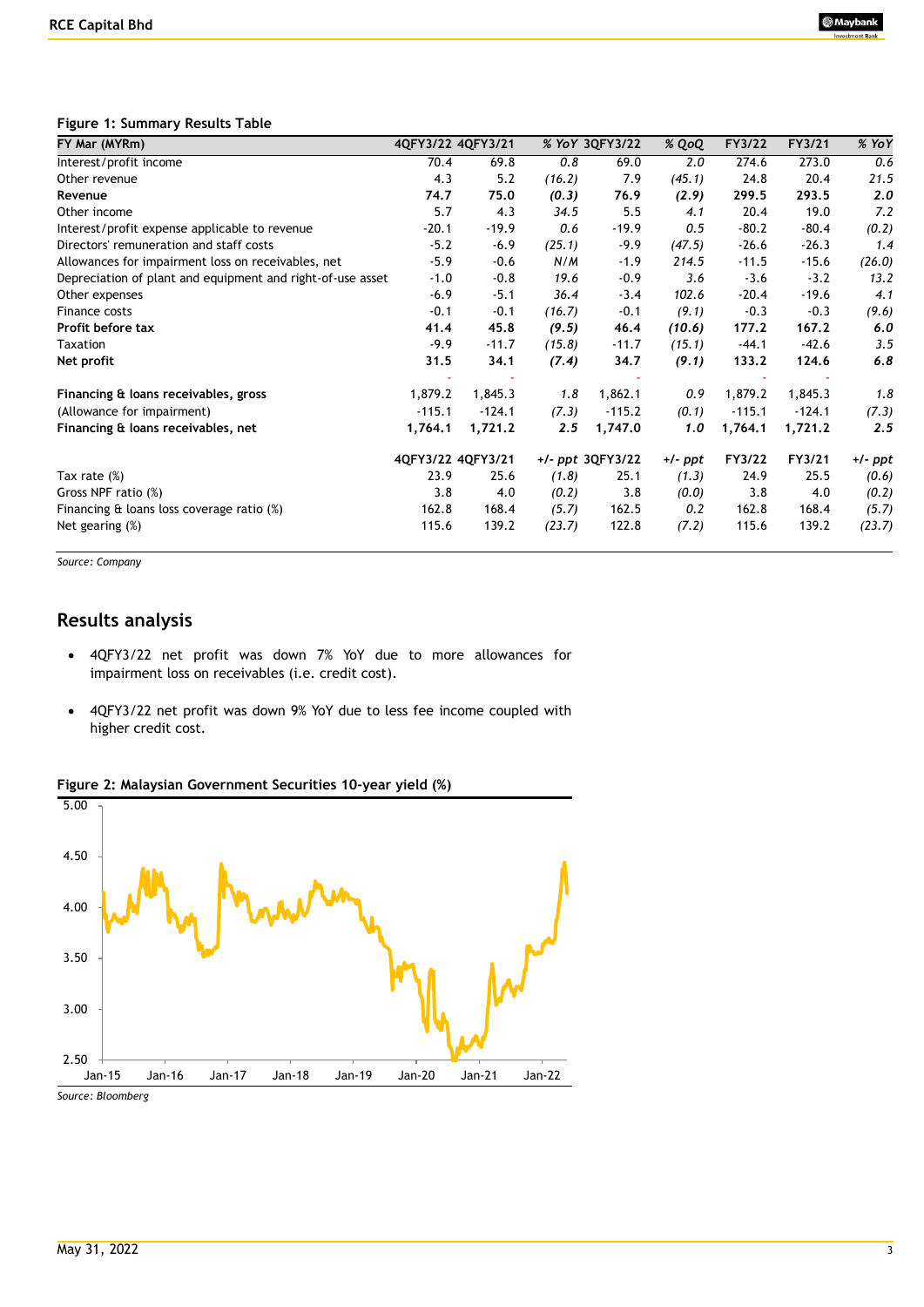

## **Figure 3: 12M forward P/BV (x)**

*Source: Company, Bloomberg, Maybank IBG Research*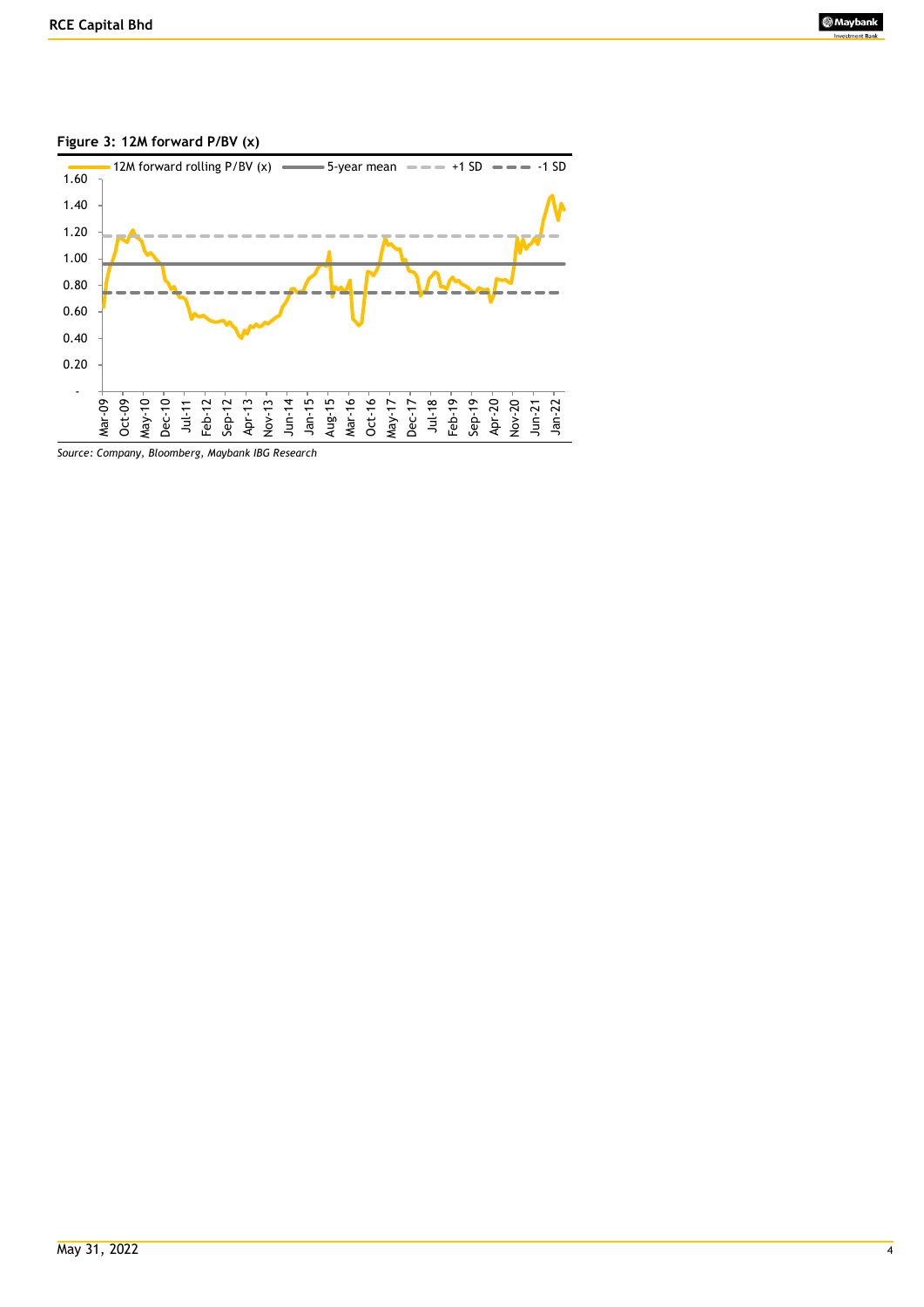| FYE 31 Mar                        | <b>FY21A</b> | <b>FY22A</b> | FY23E   | FY24E   | <b>FY25E</b> |
|-----------------------------------|--------------|--------------|---------|---------|--------------|
| <b>Key Metrics</b>                |              |              |         |         |              |
| Core $P/E(x)$                     | 7.5          | 10.1         | 9.4     | 9.1     | 8.9          |
| Core FD $P/E(x)$                  | 7.6          | 10.2         | 9.5     | 9.3     | 9.0          |
| P/BV(x)                           | 1.2          | 1.6          | 1.3     | 1.2     | 1.1          |
| P/NTA(x)                          | 1.3          | 1.6          | 1.4     | 1.3     | 1.2          |
| Net dividend yield (%)            | 5.1          | 5.8          | 4.3     | 4.4     | 4.5          |
|                                   |              |              |         |         |              |
| <b>INCOME STATEMENT (MYR m)</b>   |              |              |         |         |              |
| Islamic banking income            | 204.4        | 206.4        | 210.9   | 217.4   | 224.2        |
| Other income                      | 27.4         | 33.0         | 35.8    | 36.1    | 36.3         |
| Total non-interest income         | 231.8        | 239.4        | 246.7   | 253.5   | 260.6        |
| <b>Operating income</b>           | 231.8        | 239.4        | 246.7   | 253.5   | 260.6        |
| Staff costs                       | (26.3)       | (26.6)       | (27.3)  | (28.0)  | (28.8)       |
| Other operating expenses          | (22.7)       | (24.0)       | (24.4)  | (25.0)  | (25.6)       |
| <b>Operating expenses</b>         | (49.0)       | (50.6)       | (51.7)  | (53.0)  | (54.4)       |
| Pre-provision profit              | 182.8        | 188.8        | 195.0   | 200.5   | 206.2        |
| Other allowances                  | (15.6)       | (11.5)       | (11.8)  | (12.2)  | (12.5)       |
| Associates & JV income            | 0.0          | 0.0          | 0.0     | 0.0     | 0.0          |
| Pretax profit                     | 167.2        | 177.2        | 183.2   | 188.3   | 193.7        |
| Income tax                        | (42.6)       | (44.1)       | (45.5)  | (46.8)  | (48.1)       |
| Reported net profit               | 124.6        | 133.2        | 137.6   | 141.5   | 145.5        |
| Core net profit                   | 124.6        | 133.2        | 137.6   | 141.5   | 145.5        |
|                                   |              |              |         |         |              |
| <b>BALANCE SHEET (MYR m)</b>      |              |              |         |         |              |
| Cash & deposits with banks        | 597.9        | 800.5        | 883.8   | 968.2   | 1,056.7      |
| Sec. under resale agreements      | 0.0          | 0.0          | 0.0     | 0.0     | 0.0          |
| Derivatives financial assets      | 0.0          | 0.0          | 0.0     | 0.0     | 0.0          |
| Dealing securities                | 0.0          | 0.0          | 0.0     | 0.0     | 0.0          |
| Available-for-sale securities     | 0.0          | 0.0          | 0.0     | 0.0     | 0.0          |
| Investment securities             | 0.0          | 0.0          | 0.0     | 0.0     | 0.0          |
| Financing and advances            | 1,775.4      | 1,818.0      | 1,871.0 | 1,925.5 | 1,981.6      |
| <b>Fixed assets</b>               | 7.3          | 6.4          | 6.3     | 6.2     | 6.1          |
| Intangible assets                 | 47.3         | 47.3         | 47.3    | 47.3    | 47.3         |
| Other assets                      | 62.8         | 53.0         | 53.0    | 53.0    | 53.0         |
| <b>Total assets</b>               | 2,490.7      | 2,725.3      | 2,861.4 | 3,000.2 | 3,144.9      |
| Derivatives financial instruments | 0.0          | 0.0          | 0.0     | 0.0     | 0.0          |
| Subordinated debt                 | 0.0          | 0.0          | 0.0     | 0.0     | 0.0          |
| Other securities in issue         | 1,187.4      | 1,310.0      | 1,360.0 | 1,410.0 | 1,460.0      |
| Other borrowings                  | 252.9        | 342.0        | 345.1   | 348.8   | 356.2        |
| <b>Other liabilities</b>          | 276.3        | 201.2        | 201.5   | 201.8   | 202.1        |
| <b>Total liabilities</b>          | 1,716.7      | 1,853.2      | 1,906.6 | 1,960.6 | 2,018.3      |
| Share capital                     | 188.0        | 200.7        | 200.7   | 200.7   | 200.7        |
| Reserves                          | 586.0        | 671.4        | 754.1   | 838.9   | 925.9        |
| Shareholders' funds               | 774.0        | 872.1        | 954.8   | 1,039.6 | 1,126.6      |
| Preference shares                 | 0.0          | 0.0          | 0.0     | 0.0     | 0.0          |
| Minority interest                 | 0.0          | 0.0          | 0.0     | 0.0     | 0.0          |
| Total equity                      | 774.0        | 872.1        | 954.8   | 1,039.6 | 1,126.6      |
| Total liabilities & equity        | 2,490.7      | 2,725.3      | 2,861.4 | 3,000.2 | 3,144.9      |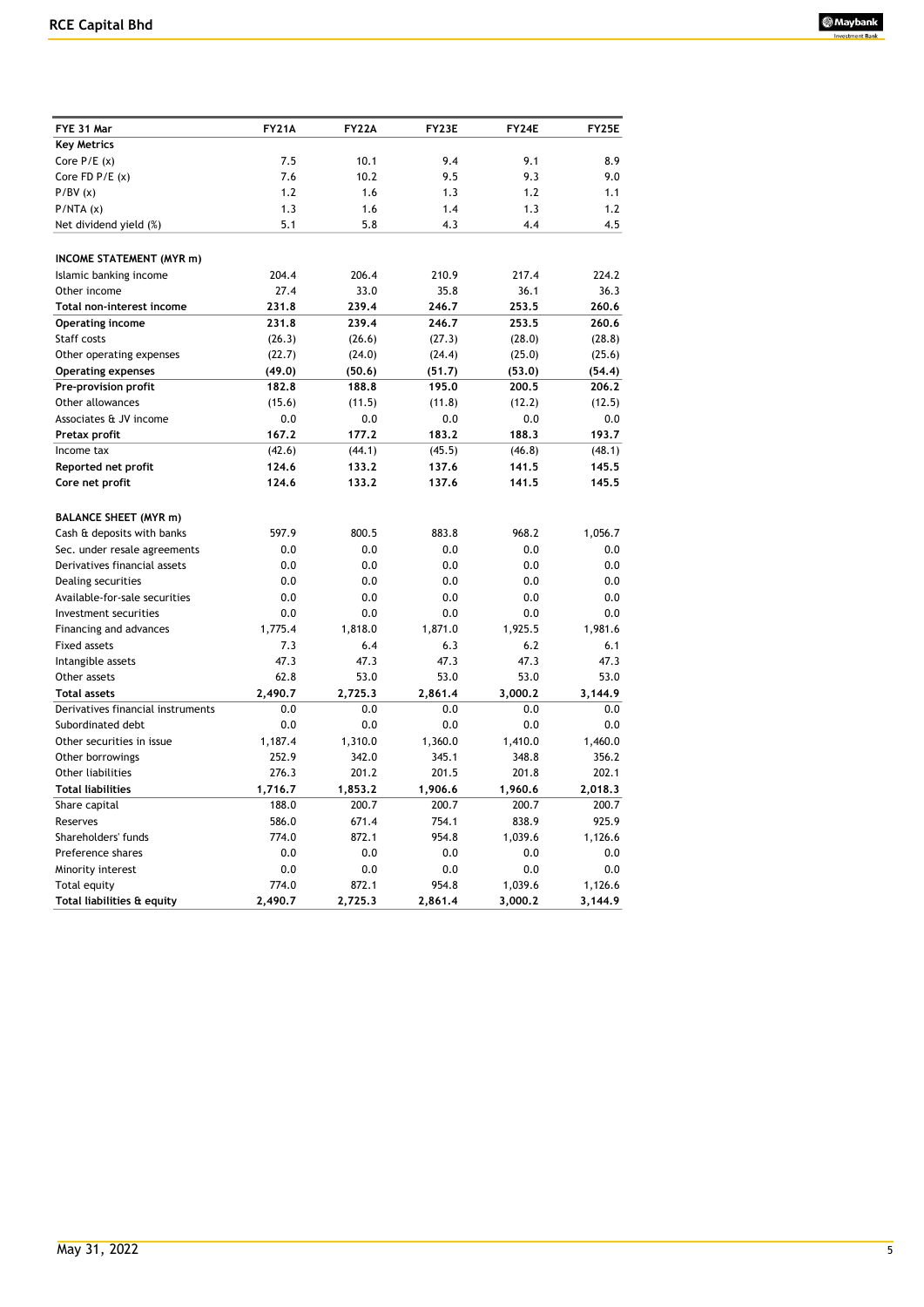| FYE 31 Mar                          | <b>FY21A</b> | <b>FY22A</b> | FY23E | FY24E | <b>FY25E</b> |
|-------------------------------------|--------------|--------------|-------|-------|--------------|
| <b>Key Ratios</b>                   |              |              |       |       |              |
| Growth (%)                          |              |              |       |       |              |
| Net interest income                 | na           | na           | na    | na    | na           |
| Non-interest income                 | 4.8          | 3.3          | 3.1   | 2.8   | 2.8          |
| Operating expenses                  | (0.4)        | 3.3          | 2.2   | 2.5   | 2.6          |
| Pre-provision profit                | 6.3          | 3.3          | 3.3   | 2.8   | 2.8          |
| Core net profit                     | 12.7         | 6.8          | 3.3   | 2.8   | 2.8          |
| Gross loans                         | 1.4          | 1.8          | 3.0   | 3.0   | 3.0          |
| Customer deposits                   | na           | na           | na    | na    | na           |
| <b>Total assets</b>                 | 2.5          | 9.4          | 5.0   | 4.9   | 4.8          |
|                                     |              |              |       |       |              |
| Profitability (%)                   |              |              |       |       |              |
| Non-int. income/Total income        | 100.0        | 100.0        | 100.0 | 100.0 | 100.0        |
| Cost/income                         | 21.1         | 21.1         | 21.0  | 20.9  | 20.9         |
|                                     |              |              |       |       |              |
| Liquidity (%)                       |              |              |       |       |              |
| Loans/customer deposits             | na           | na           | na    | na    | na           |
|                                     |              |              |       |       |              |
| Asset quality (%)                   |              |              |       |       |              |
| <b>Gross NPF</b>                    | 4.0          | 3.8          | 3.8   | 3.8   | 3.8          |
|                                     |              |              |       |       |              |
| Capital adequacy (%)                |              |              |       |       |              |
| CET1                                | na           | na           | na    | na    | na           |
| Tier 1 capital                      | na           | na           | na    | na    | na           |
| Risk-weighted capital               | na           | na           | na    | na    | na           |
|                                     |              |              |       |       |              |
| Returns (%)                         |              |              |       |       |              |
| <b>ROAE</b>                         | 17.2         | 16.2         | 15.1  | 14.2  | 13.4         |
| <b>ROAA</b>                         | 5.1          | 5.1          | 4.9   | 4.8   | 4.7          |
| Shareholders equity/assets          | 31.1         | 32.0         | 33.4  | 34.7  | 35.8         |
| Course Company Hayhork IDC Desearch |              |              |       |       |              |

*Source: Company; Maybank IBG Research*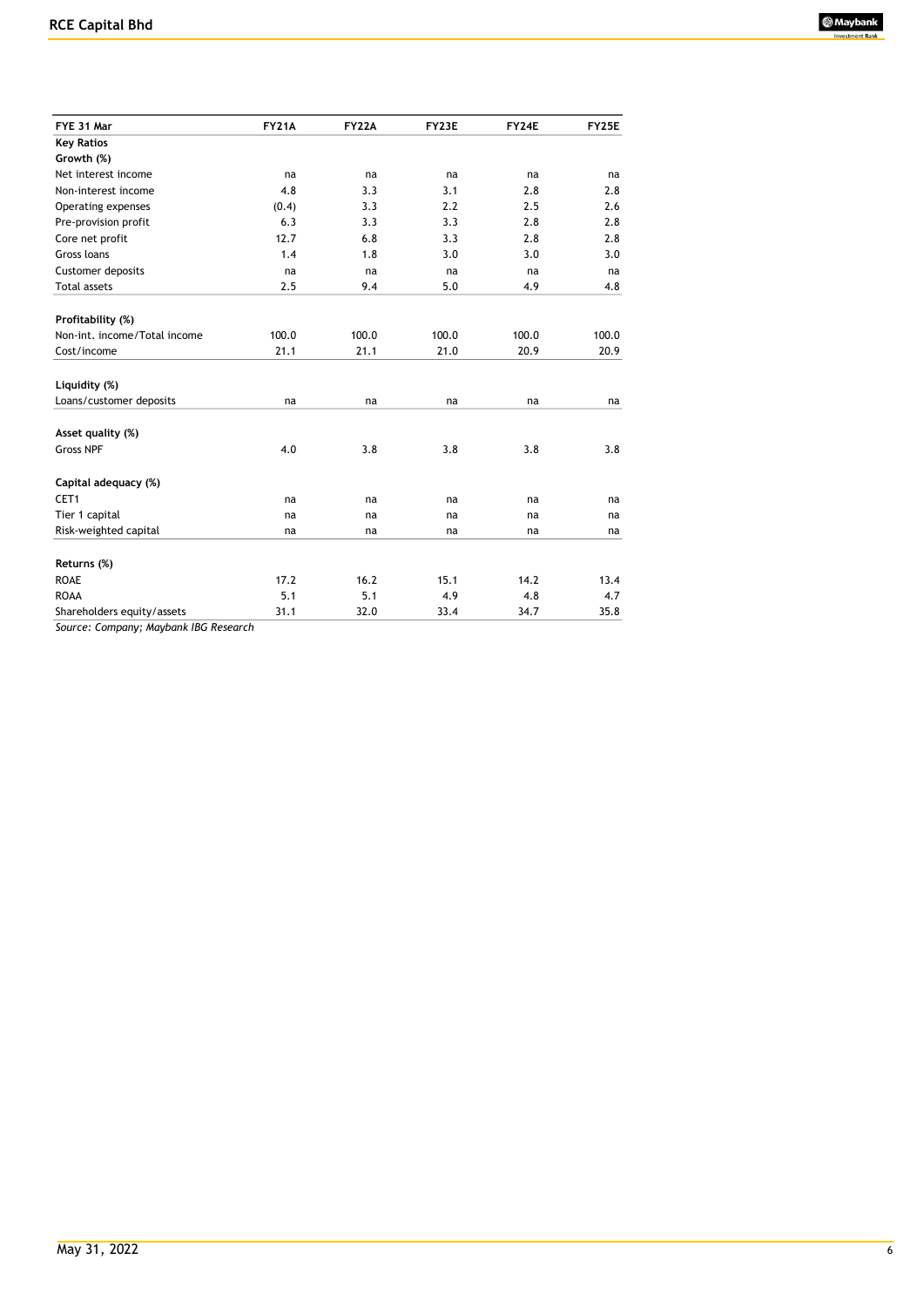# **Research Offices**

#### **ECONOMICS**

**Suhaimi ILIAS** Chief Economist Malaysia | Philippines | Global (603) 2297 8682 suhaimi\_ilias@maybank-ib.com

**CHUA Hak Bin** Regional Thematic Macroeconomist (65) 6231 5830 chuahb@maybank.com

**LEE Ju Ye** Singapore | Thailand | Indonesia (65) 6231 5844 leejuye@maybank.com

**Dr Zamros DZULKAFLI**  (603) 2082 6818 zamros.d@maybank-ib.com

**Fatin Nabila MOHD ZAINI** (603) 2297 8685 fatinnabila.mohdzaini@maybank-ib.com

**Brian LEE Shun Rong** (65) 6231 5846 brian.lee1@maybank.com

**Luong Thu Huong** (65) 62315 8467 hana.thuhuong @maybank.com

**FX**

**Saktiandi SUPAAT** Head of FX Research (65) 6320 1379 saktiandi@maybank.com.sg

**Christopher WONG** (65) 6320 1347 wongkl@maybank.com.sg

**TAN Yanxi** (65) 6320 1378 tanyx@maybank.com.sg

**Fiona LIM** (65) 6320 1374 fionalim@maybank.com.sg

#### **STRATEGY**

**Anand PATHMAKANTHAN** ASEAN (603) 2297 8783 anand.pathmakanthan@maybank-ib.com

**FIXED INCOME**

**Winson PHOON, FCA** (65) 6340 1079 winsonphoon@maybank.com

**SE THO Mun Yi, CFA** (603) 2074 7606 munyi.st@maybank-ib.com **REGIONAL EQUITIES**

**Anand PATHMAKANTHAN** Head of Regional Equity Research (603) 2297 8783 anand.pathmakanthan@maybank-ib.com

**WONG Chew Hann, CA** Head of ASEAN Equity Research (603) 2297 8686 www<br>naybank-ib.com

**ONG Seng Yeow** Research, Technology & Innovation (65) 6231 5839 ongsengyeow@maybank.com

#### **MALAYSIA**

**Anand PATHMAKANTHAN** *Head of Research* (603) 2297 8783 anand.pathmakanthan@maybank-ib.com • Strategy

**WONG Chew Hann, CA** (603) 2297 8686 wchewh@maybank-ib.com • Non-Bank Financials (stock exchange) • Construction & Infrastructure

**Desmond CH'NG, BFP, FCA** (603) 2297 8680 desmond.chng@maybank-ib.com • Banking & Finance

**LIAW Thong Jung** (603) 2297 8688 tjliaw@maybank-ib.com • Oil & Gas Services- Regional • Automotive

**ONG Chee Ting, CA** (603) 2297 8678 ct.ong@maybank-ib.com • Plantations - Regional

**YIN Shao Yang, CPA** (603) 2297 8916 samuel.y@maybank-ib.com • Gaming – Regional • Media • Aviation • Non-Bank Financials

**TAN Chi Wei, CFA** (603) 2297 8690 chiwei.t@maybank-ib.com • Power • Telcos

**WONG Wei Sum, CFA** (603) 2297 8679 weisum@maybank-ib.com • Property • Glove

**Jade TAM** (603) 2297 8687 jade.tam@maybank-ib.com • Consumer Staples & Discretionary

**Nur Farah SYIFAA** (603) 2297 8675 nurfarahsyifaa.mohamadfuad@maybank-ib.com • Construction • Renewable Energy • REITs

**Arvind JAYARATNAM** (603) 2297 8692 arvind.jayaratnam@maybank.com • Petrochemicals • Technology

**Shafiq KADIR** (603) 2297 8691 msshafiqk.abkadir@maybank-ib.com • Healthcare • Software

**LOH Yan Jin** (603) 2297 8687 lohyanjin.loh@maybank-ib.com • Ports • Shipping

**TEE Sze Chiah** *Head of Retail Research* (603) 2082 6858 szechiah.t@maybank-ib.com • Retail Research

**Nik Ihsan RAJA ABDULLAH, MSTA, CFTe** (603) 2297 8694 nikmohdihsan.ra@maybank-ib.com • Chartist

**Amirah AZMI** (603) 2082 8769 amirah.azmi@maybank-ib.com • Retail Research

#### **SINGAPORE**

**Thilan WICKRAMASINGHE** *Head of Research* (65) 6231 5840 thilanw@maybank.com • Banking & Finance - Regional • Consumer

**CHUA Su Tye**  (65) 6231 5842 chuasutye@maybank.com • REITs - Regional

**LAI Gene Lih, CFA** (65) 6231 5832 laigenelih@maybank.com • Technology

**Eric ONG** (65) 6231 5924 ericong@maybank.com • Healthcare • Transport • SMIDs

**Kelvin TAN** (65) 6231 5837 kelvintan1@maybank.com • Telcos • Industrials

**Samuel TAN** (65) 6231 5843 samuel.tan@maybank.com • Technology

**LI Jialin** (65) 6231 5845 jialin.li@maybank.com • REITs

**PHILIPPINES Jacqui de JESUS** *Head of Research* (63) 2 8849 8840 jacqui.dejesus@maybank.com • Strategy • Conglomerates

**Rachelleen RODRIGUEZ, CFA** (63) 2 8849 8843 rachelleen.rodriguez@maybank.com • Banking & Finance • Transport • Telcos

**Daphne SZE** (63) 2 8849 8847 daphne.sze@maybank.com • Consumer

**Miguel SEVIDAL** (63) 2 8849 8844 miguel.sevidal@maybank.com • REITs • Property

**Fiorenzo de JESUS** (63) 2 8849 8846 fiorenzo.dejesus@maybank.com • Utilities

#### **VIETNAM**

**Quan Trong Thanh** *Head of Research* (84 28) 44 555 888 ext 8184 thanh.quan@maybank.com • Banks

**Hoang Huy, CFA** (84 28) 44 555 888 ext 8181 hoanghuy@maybank.com • Strategy • Technology • Industrials

**Le Nguyen Nhat Chuyen** (84 28) 44 555 888 ext 8082 chuyen.le@maybank.com • Oil & Gas • Logistics

**Nguyen Thi Sony Tra Mi** (84 28) 44 555 888 ext 8084 trami.nguyen@maybank.com • Consumer

**Tyler Manh Dung Nguyen** (84 28) 44 555 888 ext 8085 manhdung.nguyen@maybank.com • Utilities • Property

**Tran Thi Thanh Nhan** (84 28) 44 555 888 ext 8088 nhan.tran@maybank.com • Consumer

**Nguyen Thi Ngan Tuyen** *Head of Retail Research* (84 28) 44 555 888 ext 8081 tuyen.nguyen@maybank.com • Retail Research

**Nguyen Thanh Lam** (84 28) 44 555 888 ext 8086 thanhlam.nguyen@maybank.com • Chartist

#### **INDIA**

**Jigar SHAH** *Head of Research* (91) 22 4223 2632 jigars@maybank.com • Strategy • Oil & Gas • Automobile • Cement

**Neerav DALAL** (91) 22 4223 2606 neerav@maybank.com • Software Technology • Telcos

**Vikram RAMALINGAM** (91) 22 4223 2607 vikram@maybank.com • Automobile • Media

#### **INDONESIA**

**Rahmi MARINA** (62) 21 8066 8689 rahmi.marina@maybank.com • Banking & Finance

**Willy GOUTAMA** (62) 21 8066 8500 willy.goutama@maybank.com • Consumer

**Satriawan, CTA** (62) 21 8066 8682 satriawan@maybank.com • Chartist

#### **THAILAND**

**Maria LAPIZ** *Head of Institutional Research* Dir (66) 2257 0250 | (66) 2658 6300 ext 1399 Maria.L@maybank.com • Strategy • Consumer • Materials • Services

**Jesada TECHAHUSDIN, CFA** (66) 2658 6300 ext 1395 jesada.t@maybank.com • Banking & Finance

**Vanida GEISLER, CPA** (66) 2658 6300 ext 1394 Vanida.G@maybank.com • Property • REITs

**Yuwanee PROMMAPORN** (66) 2658 6300 ext 1393 Yuwanee.P@maybank.com • Services • Healthcare

**Surachai PRAMUALCHAROENKIT**  (66) 2658 5000 ext 1470 Surachai.p@maybank.com • Auto • Conmat • Contractor • Steel

**Suttatip PEERASUB** (66) 2658 5000 ext 1430 suttatip.p@maybank.com • Food & Beverage • Commerce

**Jaroonpan WATTANAWONG** (66) 2658 5000 ext 1404 jaroonpan.w@maybank.com • Transportation • Small cap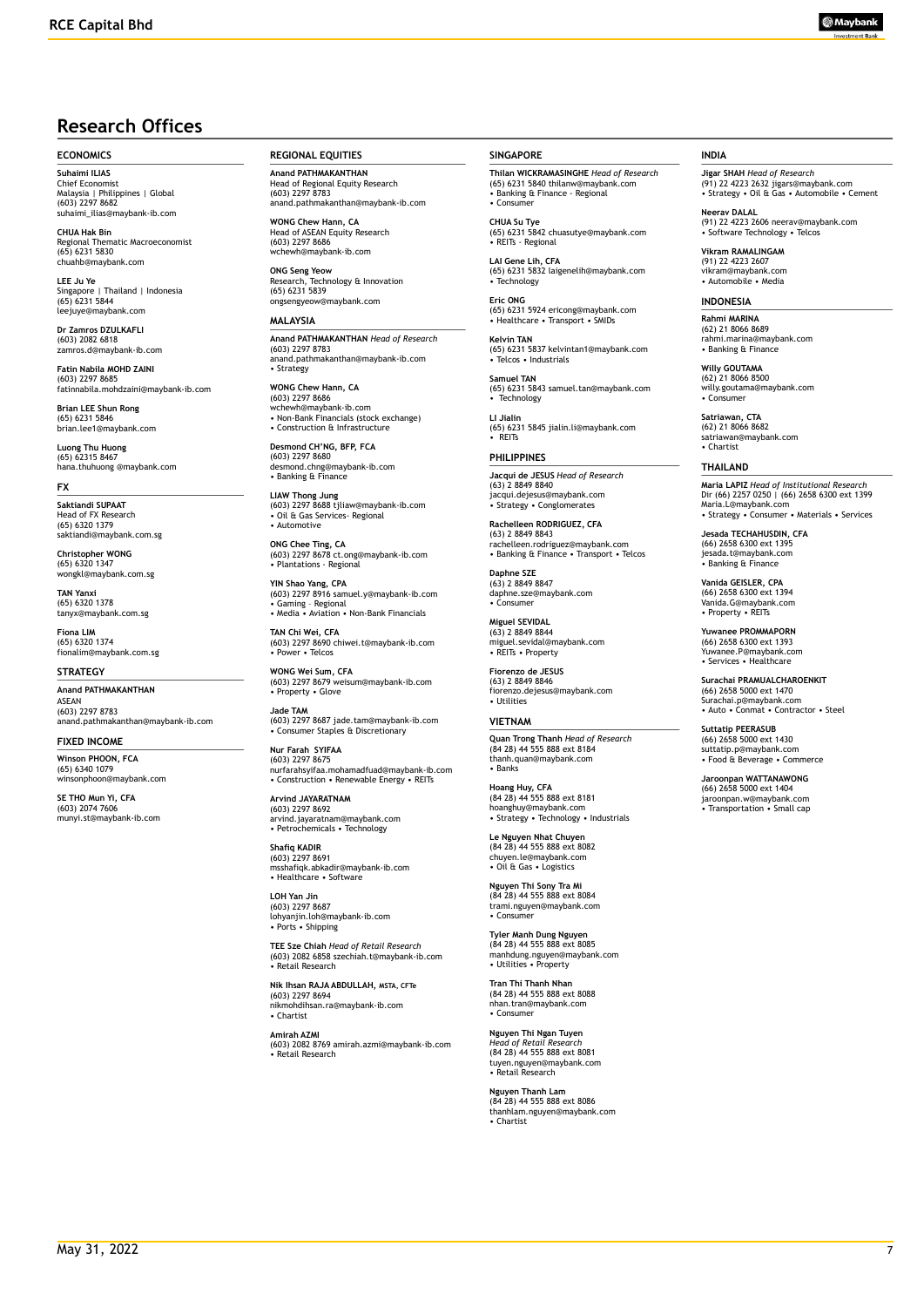### **APPENDIX I: TERMS FOR PROVISION OF REPORT, DISCLAIMERS AND DISCLOSURES**

#### **DISCLAIMERS**

This research report is prepared for general circulation and for information purposes only and under no circumstances should it be considered or intended as an offer to sell or a solicitation of an offer to buy the securities referred to herein. Investors should note that values of such securities, if any, may fluctuate and that each security's price or value may rise or fall. Opinions or recommendations contained herein are in form of technical ratings and fundamental ratings. Technical ratings may differ from fundamental ratings as technical valuations apply different methodologies and are purely based on price and volume-related information extracted from the relevant jurisdiction's stock exchange in the equity analysis. Accordingly, investors' returns may be less than the original sum invested. Past performance is not necessarily a guide to future performance. This report is not intended to provide personal investment advice and does not take into account the specific investment objectives, the financial situation and the particular needs of persons who may receive or read this report. Investors should therefore seek financial, legal and other advice regarding the appropriateness of investing in any securities or the investment s trategies discussed or recommended in this report.

The information contained herein has been obtained from sources believed to be reliable but such sources have not been independently verified by Maybank Investment Bank Berhad, its subsidiary and affiliates (collectively, "Maybank IBG") and consequently no representation is made as to the accuracy or completeness of this report by Maybank IBG and it should not be relied upon as such. Accordingly, Maybank IBG and its officers, directors, associates, connected parties and/or employees (collectively, "Representatives") shall not be liable for any direct, indirect or consequential losses or damages that may arise from the use or reliance of this report. Any information, opinions or recommendations contained here in are subject to change at any time, without prior notice.

This report may contain forward looking statements which are often but not always identified by the use of words such as "anticipate", "believe", "estimate", "intend", "plan", "expect", "forecast", "predict" and "project" and statements that an event or result "may", "will", "can", "should", "could" or "might" occur or be achieved and other similar expressions. Such forward looking statements are based on assumptions made and information currently available to us and are subject to certain risks and uncertainties that could cause the actual results to differ materially from those expressed in any forward looking statements. Readers are cautioned not to place undue relevance on these forward-looking statements. Maybank IBG expressly disclaims any obligation to update or revise any such forward looking statements to reflect new information, events or circumstances after the date of this publication or to reflect the occurrence of unanticipated events.

Maybank IBG and its officers, directors and employees, including persons involved in the preparation or issuance of this report, may, to the extent permitted by law, from time to time participate or invest in financing transactions with the issuer(s) of the securities mentioned in this report, perform services for or solicit business from such issuers, and/or have a position or holding, or other material interest, or effect transactions, in such securities or options thereon, or other investments related thereto. In addition, it may make markets in the securities mentioned in the material presented in this report. One or more directors, officers and/or employees of Maybank IBG may be a director of the issuers of the securities mentioned in this report to the extent permitted by law.

This report is prepared for the use of Maybank IBG's clients and may not be reproduced, altered in any way, transmitted to, copied or distributed to any other party in whole or in part in any form or manner without the prior express written consent of Maybank IBG and Maybank IBG and its Representatives accepts no liability whatsoever for the actions of third parties in this respect.

This report is not directed to or intended for distribution to or use by any person or entity who is a citizen or resident of or located in any locality, state, country or other jurisdiction where such distribution, publication, availability or use would be contrary to law or regulation. This report is for distribution only under such circumstances as may be permitted by applicable law. The securities described herein may not be eligible for sale in all jurisdictions or to certain categories of investors. Without prejudice to the foregoing, the reader is to note that additional disclaimers, warnings or qualifications may apply based on geographical location of the person or entity receiving this report.

#### **Malaysia**

Opinions or recommendations contained herein are in the form of technical ratings and fundamental ratings maveral ratings may differ from fundamental ratings as technical valuations apply different methodologies and are purely based on price and volume-related information extracted from Bursa Malaysia Securities Berhad in the equity analysis.

#### **Singapore**

This report has been produced as of the date hereof and the information herein may be subject to change. Maybank Research Pte. Ltd. ("MRPL") in Singapore has no obligation to update such information for any recipient. For distribution in Singapore, recipients of this report are to contact MRPL in Singapore in respect of any matters arising from, or in connection with, this report. If the recipient of this report is not an accredited investor, expert investor or institutional investor (as defined under Section 4A of the Singapore Securities and Futures Act), MRPL shall be legally liable for the contents of this report, with such liability being limited to the extent (if any) as permitted by law.

### **Thailand**

Except as specifically permitted, no part of this presentation may be reproduced or distributed in any manner without the prior written permission of Maybank Securities (Thailand) Public Company Limited. Maybank Securities (Thailand) Public Company Limited ("MST") accepts no liability whatsoever for the actions of third parties in this respect.

Due to different characteristics, objectives and strategies of institutional and retail investors, the research products of MST Institutional and Retail Research departments may differ in either recommendation or target price, or both. MST reserves the rights to disseminate MST Retail Research reports to institutional investors who have requested to receive it. If you are an authorised recipient, you hereby tacitly acknowledge that the research reports from MST Retail Research are first produced in Thai and there is a time lag in the release of the translated English version.

The disclosure of the survey result of the Thai Institute of Directors Association ("IOD") regarding corporate governance is made pursuant to the policy of the Office of the Securities and Exchange Commission. The survey of the IOD is based on the information of a company listed on the Stock Exchange of Thailand and the market for Alternative Investment disclosed to the public and able to be accessed by a general public investor. The result, therefore, is from the perspective of a third party. It is not an evaluation of operation and is not based on inside information. The survey result is as of the date appearing in the Corporate Governance Report of Thai Listed Companies. As a result, the survey may be changed after that date. MST does not confirm nor certify the accuracy of such survey result.

The disclosure of the Anti-Corruption Progress Indicators of a listed company on the Stock Exchange of Thailand, which is assessed by Thaipat Institute, is made in order to comply with the policy and sustainable development plan for the listed companies of the Office of the Securities and Exchange Commission. Tha ipat Institute made this assessment based on the information received from the listed company, as stipulated in the form for the assessment of Anti-corruption which refers to the Annual Registration Statement (Form 56-1), Annual Report (Form 56-2), or other relevant documents or reports of such listed company. The assessment result is therefore made from the perspective of Thaipat Institute that is a third party. It is not an assessment of operation and is not based on any inside information. Since this assessment is only the assessment result as of the date appearing in the assessment result, it may be changed after that date or when there is any change to the relevant information. Nevertheless, MST does not confirm, verify, or certify the accuracy and completeness of the assessment result.

#### **US**

This third-party research report is distributed in the United States ("US") to Major US Institutional Investors (as defined in Rule 15a-6 under the Securities Exchange Act of 1934, as amended) only by Maybank Securities USA Inc ("MSUS"), a broker-dealer registered in the US (registered under Section 15 of the Securities Exchange Act of 1934, as amended). All responsibility for the distribution of this report by MSUS in the US shall be borne by MSUS. This report is not directed at you if Maybank IBG is prohibited or restricted by any legislation or regulation in any jurisdiction from making it available to you. You should satisfy yourself before reading it that MSUS is permitted to provide research material concerning investments to you under relevant legislation and regulations. All U.S. persons receiving and/or accessing this report and wishing to effect transactions in any security mentioned within must do so with: Maybank Securities USA Inc. 400 Park Avenue, 11th Floor, New York, New York 10022, 1-(212) 688-8886 and not with, the issuer of this report.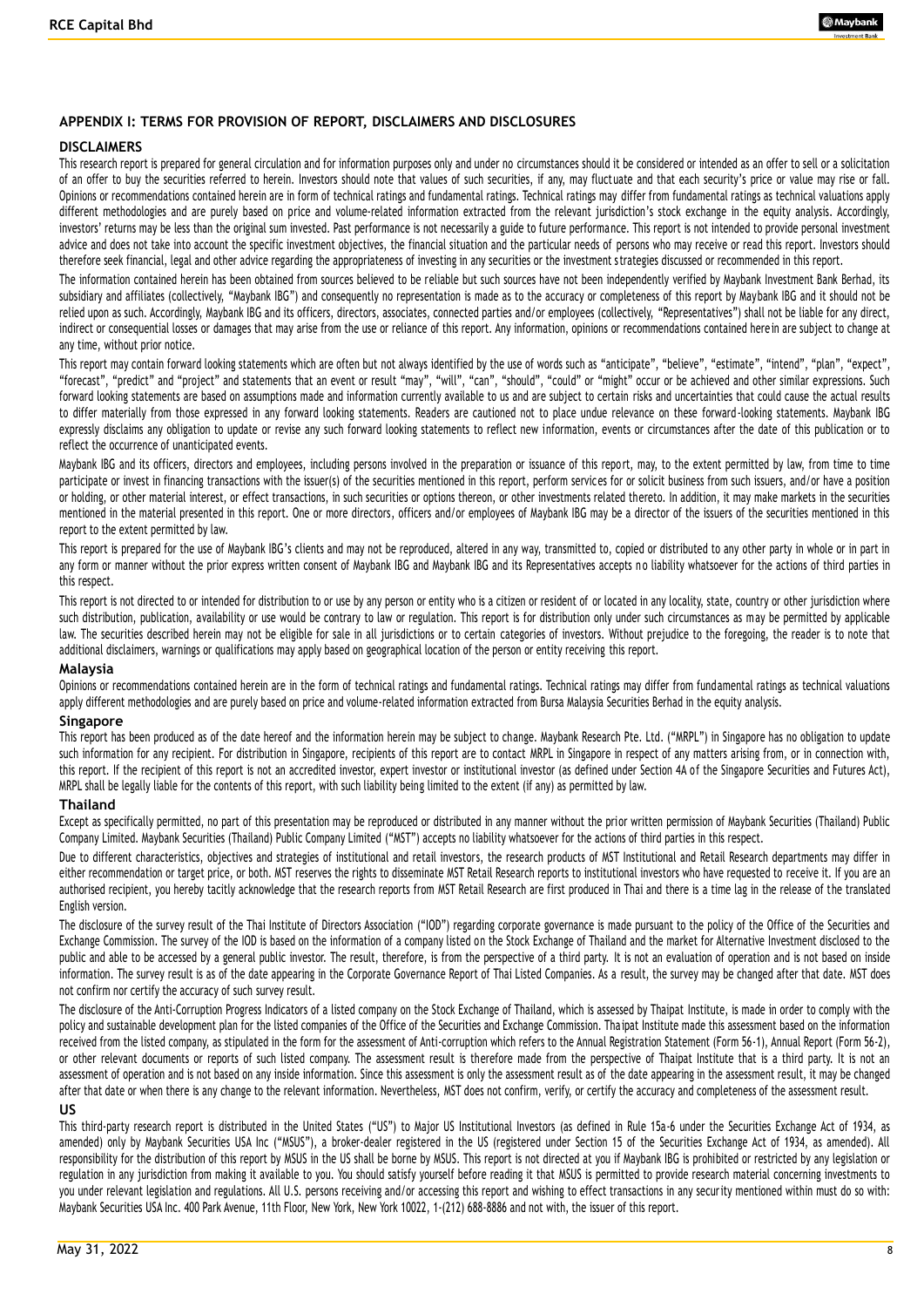### **UK**

This document is being distributed by Maybank Securities (London) Ltd ("MSUK") which is authorized and regulated, by the Financial Conduct Authority and is for Informational Purposes only. This document is not intended for distribution to anyone defined as a Retail Client under the Financial Services and Markets Act 2000 within the UK. Any inclusion of a third party link is for the recipients convenience only, and that the firm does not take any responsibility for its comments or accuracy, and that access to such links is at the individuals own risk. Nothing in this report should be considered as constituting legal, accounting or tax advice, and that for accurate guidance recipients should consult with their own independent tax advisers.

#### **DISCLOSURES**

### **Legal Entities Disclosures**

**Malaysia:** This report is issued and distributed in Malaysia by Maybank Investment Bank Berhad (15938- H) which is a Participating Organization of Bursa Malaysia Berhad and a holder of Capital Markets and Services License issued by the Securities Commission in Malaysia. **Singapore:** This report is distributed in Singapore by MRPL (Co. Reg No 198700034E) which is regulated by the Monetary Authority of Singapore. **Indonesia:** PT Maybank Sekuritas Indonesia ("PTMSI") (Reg. No. KEP-251/PM/1992) is a member of the Indonesia Stock Exchange and is regulated by the Financial Services Authority (Indonesia). **Thailand:** MST (Reg. No.0107545000314) is a member of the Stock Exchange of Thailand and is regulated by the Ministry of Finance and the Securities and Exchange Commission. **Philippines:** Maybank Securities Inc (Reg. No.01-2004-00019) is a member of the Philippines Stock Exchange and is regulated by the Securities and Exchange Commission. **Vietnam:** Maybank Securities Limited (License Number: 117/GP-UBCK) is licensed under the State Securities Commission of Vietnam. **Hong Kong:** MIB Securities (Hong Kong) Limited (Central Entity No AAD284) is regulated by the Securities and Futures Commission. **India:** MIB Securities India Private Limited ("MIBSI") is a participant of the National Stock Exchange of India Limited and the Bombay Stock Exchange and is regulated by Securities and Exchange Board of India ("SEBI") (Reg. No. INZ000010538). MIBSI is also registered with SEBI as Category 1 Merchant Banker (Reg. No. INM 000011708) and as Research Analyst (Reg No: INH000000057) **US:** Maybank Securities USA Inc is a member of/and is authorized and regulated by the FINRA – Broker ID 27861. **UK:** Maybank Securities (London) Ltd (Reg No 2377538) is authorized and regulated by the Financial Conduct Authority.

#### **Disclosure of Interest**

**Malaysia:** Maybank IBG and its Representatives may from time to time have positions or be materially interested in the securities referred to herein and may further act as market ma ker or may have assumed an underwriting commitment or deal with such securities and may also perform or seek to perform investment banking services, advisory and other services for or relating to those companies.

**Singapore:** As of 31 May 2022, Maybank Research Pte. Ltd. and the covering analyst do not have any interest in any companies recommended in this research report.

**Thailand:** MST may have a business relationship with or may possibly be an issuer of derivative warrants on the securities /companies mentioned in the research report. Therefore, Investors should exercise their own judgment before making any investment decisions. MST, its associates, directors, connected parties and/or employees may from time to time have interests and/or underwriting commitments in the securities mentioned in this report.

**Hong Kong:** As of 31 May 2022, MIB Securities (Hong Kong) Limited and the authoring analyst do not have any interest in any companies recommended in this research report.

India: As of 31 May 2022, and at the end of the month immediately preceding the date of publication of the research report, MIBSI, authoring analyst or their associate / relative does not hold any financial interest or any actual or beneficial ownership in any shares or having any conflict of interest in the subject companies except as otherwise disclosed in the research report.

In the past twelve months MIBSI and authoring analyst or their associate did not receive any compensation or other benefits from the subject companies or third party in connection with the research report on any account what so ever except as otherwise disclosed in the research report.

Maybank IBG may have, within the last three years, served as manager or co-manager of a public offering of securities for, or currently may make a primary market in issues of, any or all of the entities mentioned in this report or may be providing, or have provided within the previous 12 months, significant adv ice or investment services in relation to the investment concerned or a related investment and may receive compensation for the services provided from the companies covered in this report.

### **OTHERS**

### **Analyst Certification of Independence**

The views expressed in this research report accurately reflect the analyst's personal views about any and all of the subject securities or issuers; and no part of the research analyst's compensation was, is or will be, directly or indirectly, related to the specific recommendations or views expressed in the re port.

#### **Reminder**

Structured securities are complex instruments, typically involve a high degree of risk and are intended for sale only to sophisticated investors who are capable of understanding and assuming the risks involved. The market value of any structured security may be affected by changes in economic, financial and political factors (including, but not limited to, spot and forward interest and exchange rates), time to maturity, market conditions and volatility and the credit quality of any issuer or reference issuer. Any investor interested in purchasing a structured product should conduct its own analysis of the product and consult with its own professional advisers as to the risks involved in making such a purchase.

No part of this material may be copied, photocopied or duplicated in any form by any means or redistributed without the prior consent of Maybank IBG.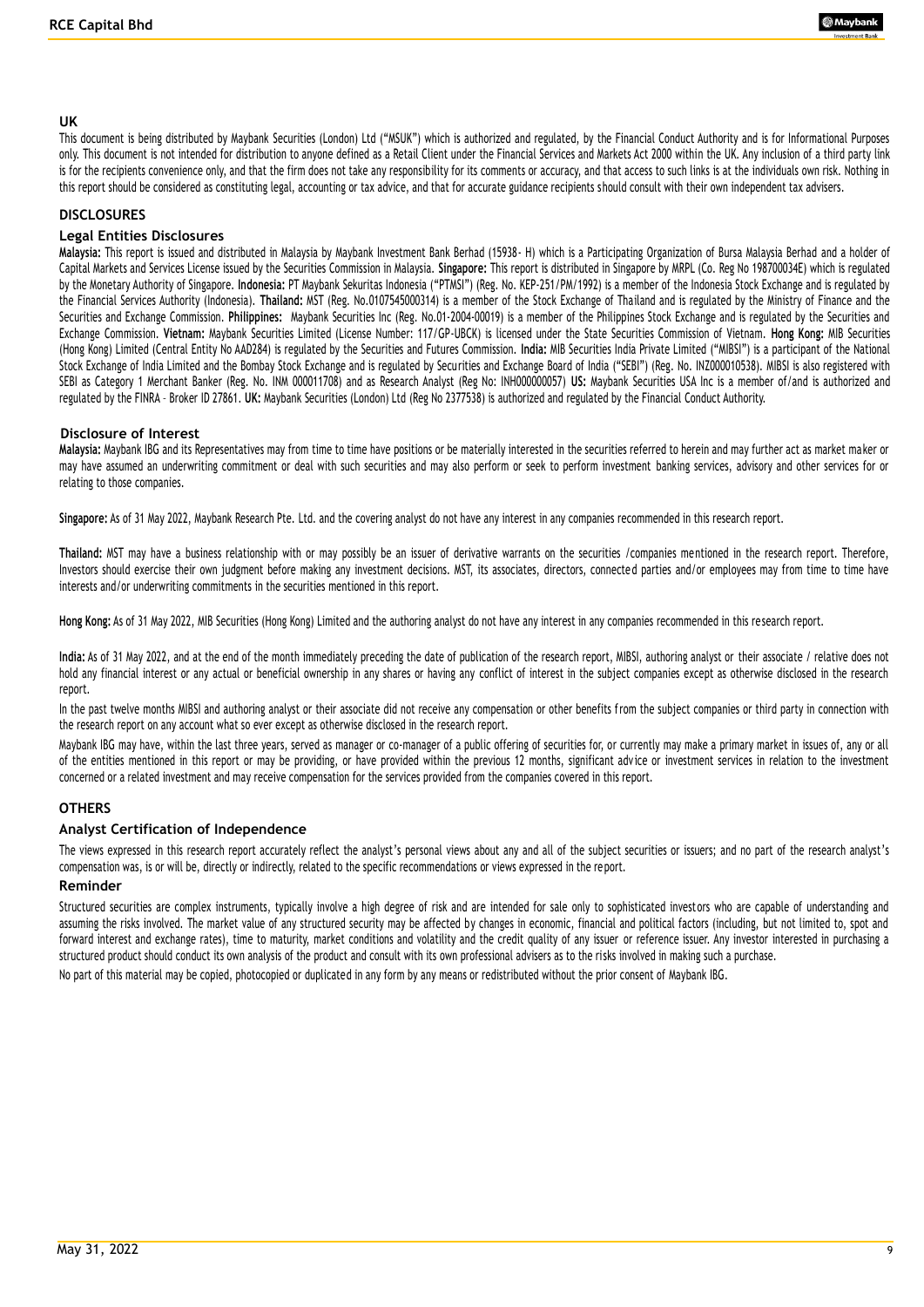### **Historical recommendations and target price: RCE Capital Bhd (RCE MK)**



#### **Definition of Ratings**

Maybank IBG Research uses the following rating system

| <b>BUY</b>  | Return is expected to be above 10% in the next 12 months (including dividends)         |
|-------------|----------------------------------------------------------------------------------------|
| <b>HOLD</b> | Return is expected to be between 0% to 10% in the next 12 months (including dividends) |
| <b>SELL</b> | Return is expected to be below 0% in the next 12 months (including dividends)          |

#### **Applicability of Ratings**

The respective analyst maintains a coverage universe of stocks, the list of which may be adjusted according to needs. Investment ratings are only applicable to the stocks which form part of the coverage universe. Reports on companies which are not part of the coverage do not carry investment ratings as we do not actively follow developments in these companies.